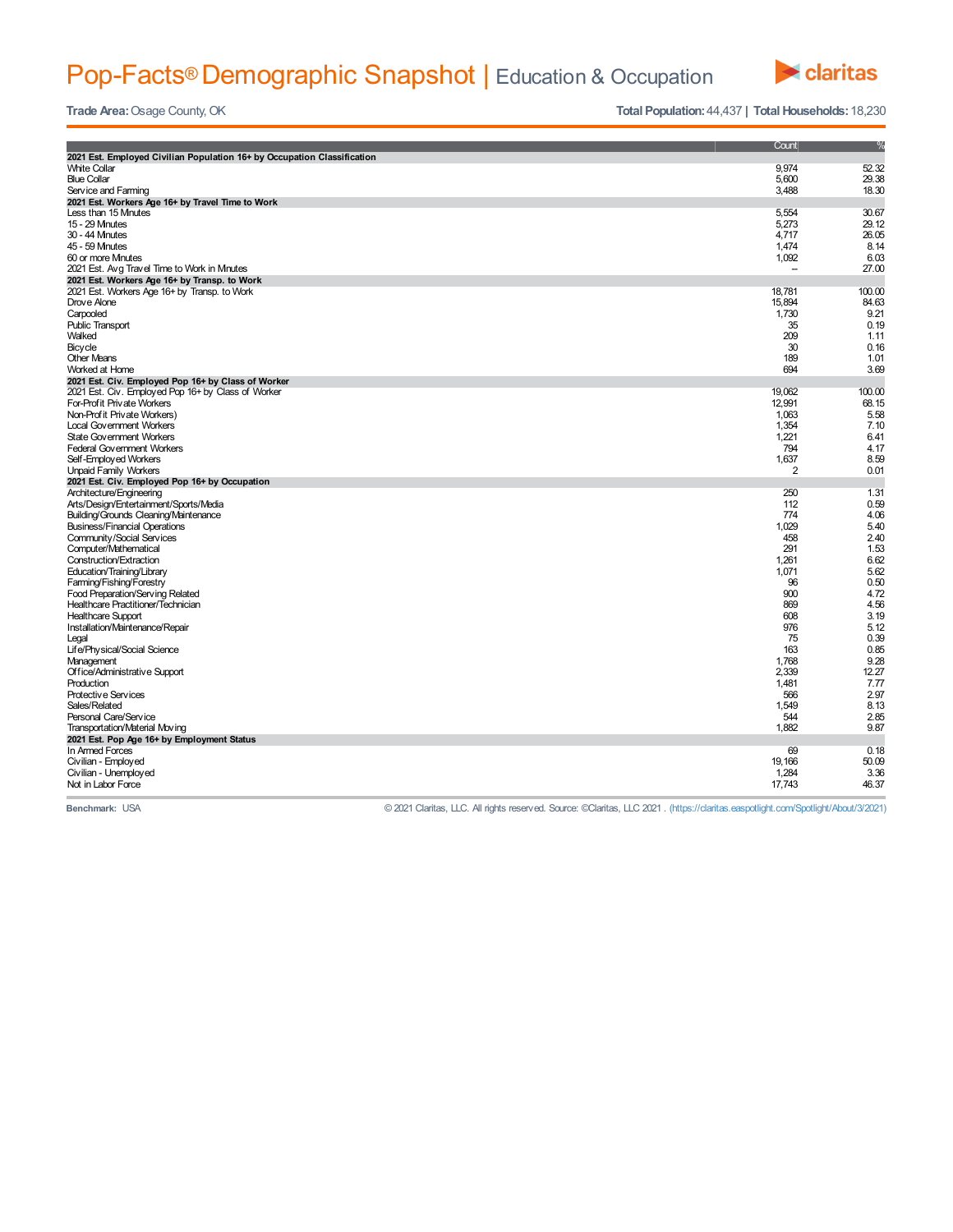## Pop-Facts® Demographics | Employment & Occupation



**Trade Area:** Osage County, OK **Population:** 46,775 | **Households:** 18,230 **OCCUPATIONAL CLASS\*** 52.3% Index: **87** White Collar **UNEMPLOYMENT RATE** 6.3% Index: **123** Percent of civilian labor force unemployed **METHOD OF TRAVEL TO WORK: TOP 2\*** 84.6% Index: **111** Travel to work by **Driving Alone** 9.2% Index: **102** Travel to work by **Carpooling OCCUPATION: TOP 10\*** 12.3% 9.9% 11.5% 10.1% 10.3%



Benchmark: USA ©2021 Claritas, LLC. All rights reserved. Source:©Claritas, LLC2021 . (https://claritas.easpotlight.com/Spotlight/About/3/2021)

| Index Colors: |  |  |
|---------------|--|--|

*\*Chosen* from percent composition ranking